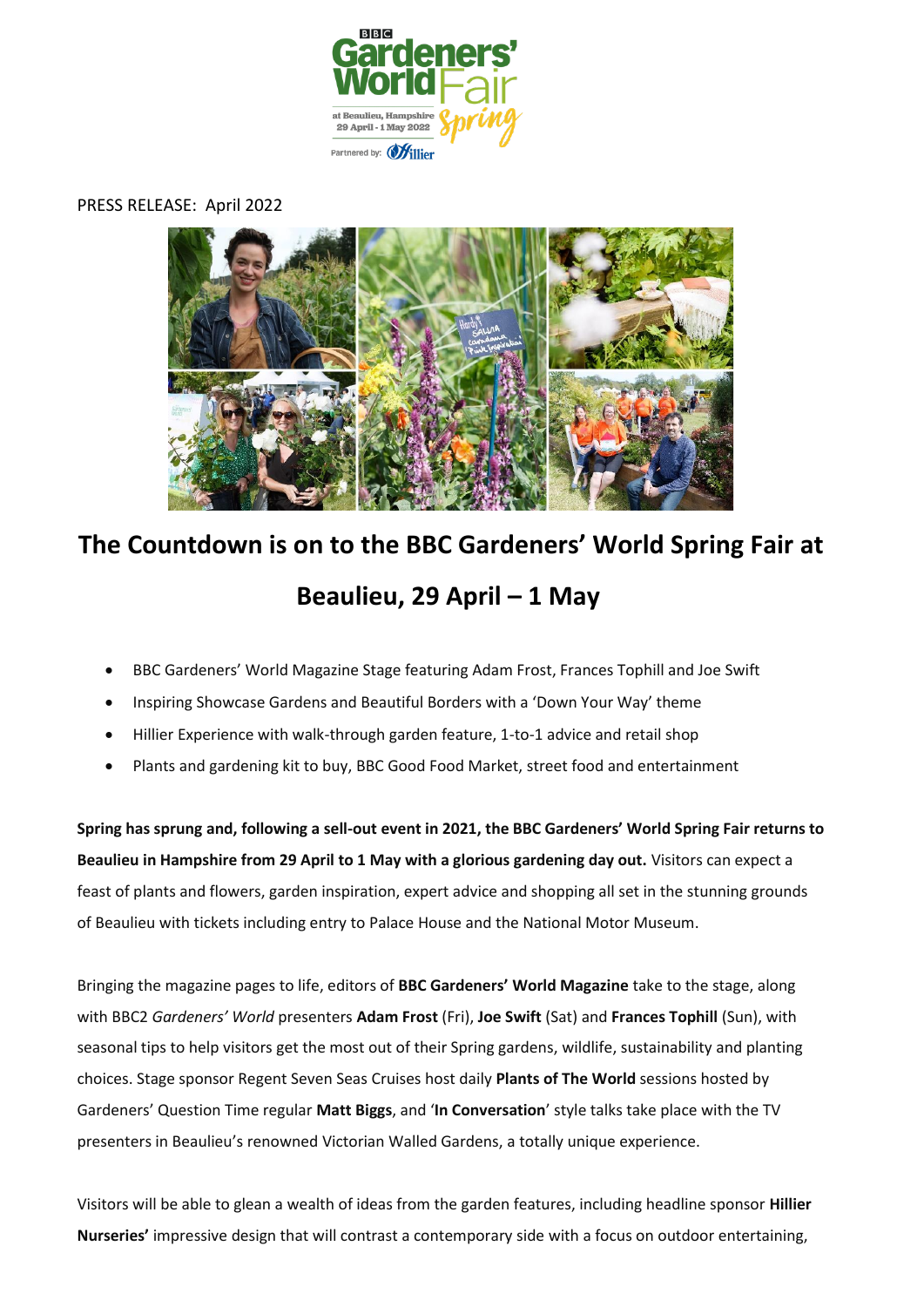with a traditional cottage garden with vibrant border and Gertrude Jekyll inspired planting. As part of the **Hillier Experience**, experts will be on hand to offer 1-to-1 advice and visitors will be able to buy plants seen in the display from the Hillier shop, including some of their newest launches. The inspiration keeps flowing with a collection of Beautiful Borders and Showcase Gardens, many influenced by Hampshire and surrounding areas.

With a head full of ideas, visitors will be able to shop for a wide range of plants from up to 30 nurseries and specialist growers. Popular nurseries return to the Show including **Hardy's Cottage Garden Plants** and **New Forest Hostas**, along with a range of new exhibitors such as **Hampshire Carnivorous Plants**, **Pheasant Acre Plants** and lily specialist **H.W. Hyde**. Visitors will also be able to shop for a range of gardening kit and accessories including **Stihl** tools, **Brightstar Fires** and **Pepe Garden Furniture** and enjoy their day bag-free by taking advantage of the **Plant Crèche** supported by charity Maggie's Southampton and new shuttle bus.

Heading into the **BBC Good Food Market** for artisan food, drink and street food will be a temptation! Three alfresco bars will sit alongside the **Bandstand** where visitors can enjoy the dulcet tones of **The Estrellas** and jazz singer **Chris Weeks**, with BBC TV presenter **Chris Bavin** as compere. Plus, Bandstand sponsor Gordon's will be sampling their latest Tropical Passionfruit Gin amidst the lively music from the **Sunny Steel Band**.

Visitors will be able to drop in at **flower-crown making workshops** run by the local NAFAS group, meet the **Woodland Trust** team giving out free trees and advice, experience the **Shinrin-yoku Green Wall** by automotive sponsor Lexus, and be wowed by the National Motor Museum's planted up 1928 Austin Twelve Clifton as part of their **50th anniversary celebrations**.

For tickets and further information please visit **bbcgardenersworldfair.com**

### **ENDS**

#### NOTES TO THE EDITOR

Press accreditation is open. To apply for a pass and for more information on the show, [please click here](https://www.bbcgardenersworldlive.com/spring-fair/spring-fair-press/)

About the BBC Gardeners' World Spring Fair, Beaulieu, Hampshire S042 7ZN: Friday 29 April 9.30am – 5pm Saturday 30 April 9.30am – 5pm Sunday 1 May 9.30am – 5pm (sell off starts at 3pm)

## Book tickets: bbcgardenersworldfair.com.

1.30pm entry tickets *exclude* access to Beaulieu's motoring attractions and monorail.

Event Contact: Sarah Sandys-Renton, 07500 762168 / [ssr@immediate.co.uk.](mailto:ssr@immediate.co.uk) Details correct at time of print.